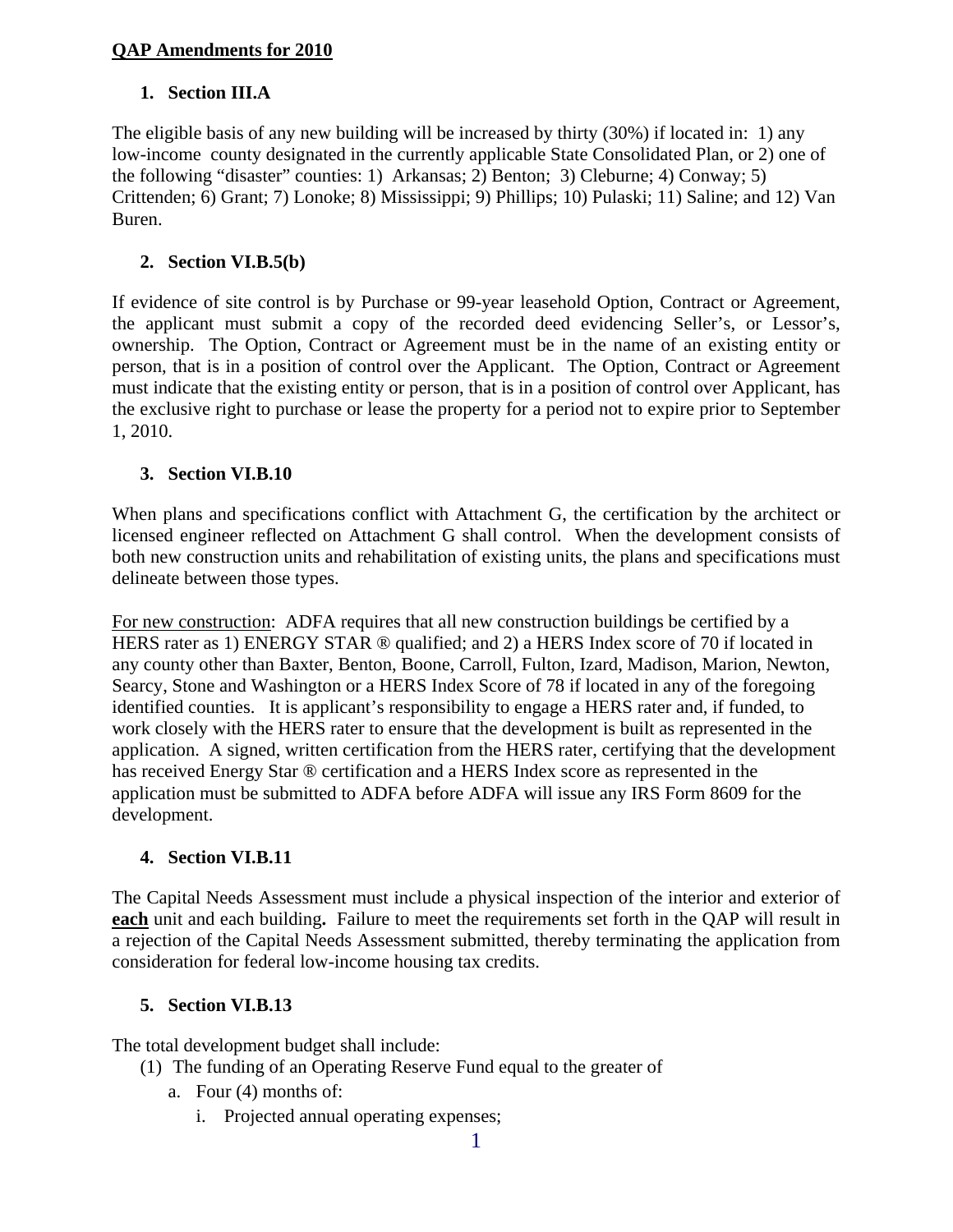- ii. Annual debt service payments; and
- iii. Annual replacement reserve deposits

OR

- b. The amount of operating reserves required by Applicant's lender(s) or equity investor(s).
- (2) The funding and maintenance of a Replacement Reserve Fund equal to the greater of:
	- a. \$250.00 per unit per year; OR
	- b. The amount of replacement reserves required by Applicant's lender(s) or equity investor(s).

## **6. Section VI.B.16**

Developer Fee Standard. The developer's fee, which is defined to include developer fee plus developer's overhead and profit plus consultant's fee, must meet the following standards:

- a. New Construction. The developer fee cannot exceed fifteen percent (15%) of the "Net Development Costs."
- b. Acquisition/Rehabilitation. The developer fee for acquisition/rehabilitation is limited to ten percent (10%) of the cost of the land and building plus no more than fifteen percent (15%) of the remaining "Net Development Costs."

"Net Development Costs" is defined as the total uses of funds, less syndication-related costs, developer's fee and development reserves.

For purposes of applying the developer's fee to eligible basis, eligible basis must be proportioned separately reflecting that amount of the developer's fee attributed to the acquisition of existing buildings from that amount attributed to the rehabilitation costs. The amount attributed to the acquisition of existing buildings must be equal to or greater than the percentage that the acquisition costs of existing buildings is to the total development costs.

## **7. Section VI.B.19**

The development will be required to establish a minimum debt coverage ratio that is the greater of:

- a. 1.10; or
- b. The minimum DCR that Applicant's lender(s) or equity investor(s) require(s)

## **8. Section VII.A.8**

Applicants shall be eligible for advanced energy efficiency points based upon certification from a HERS rater based upon review of applicant's plans and specifications, that the development's building(s) will exceed the minimum HERS rating requirement set forth in the Minimum Design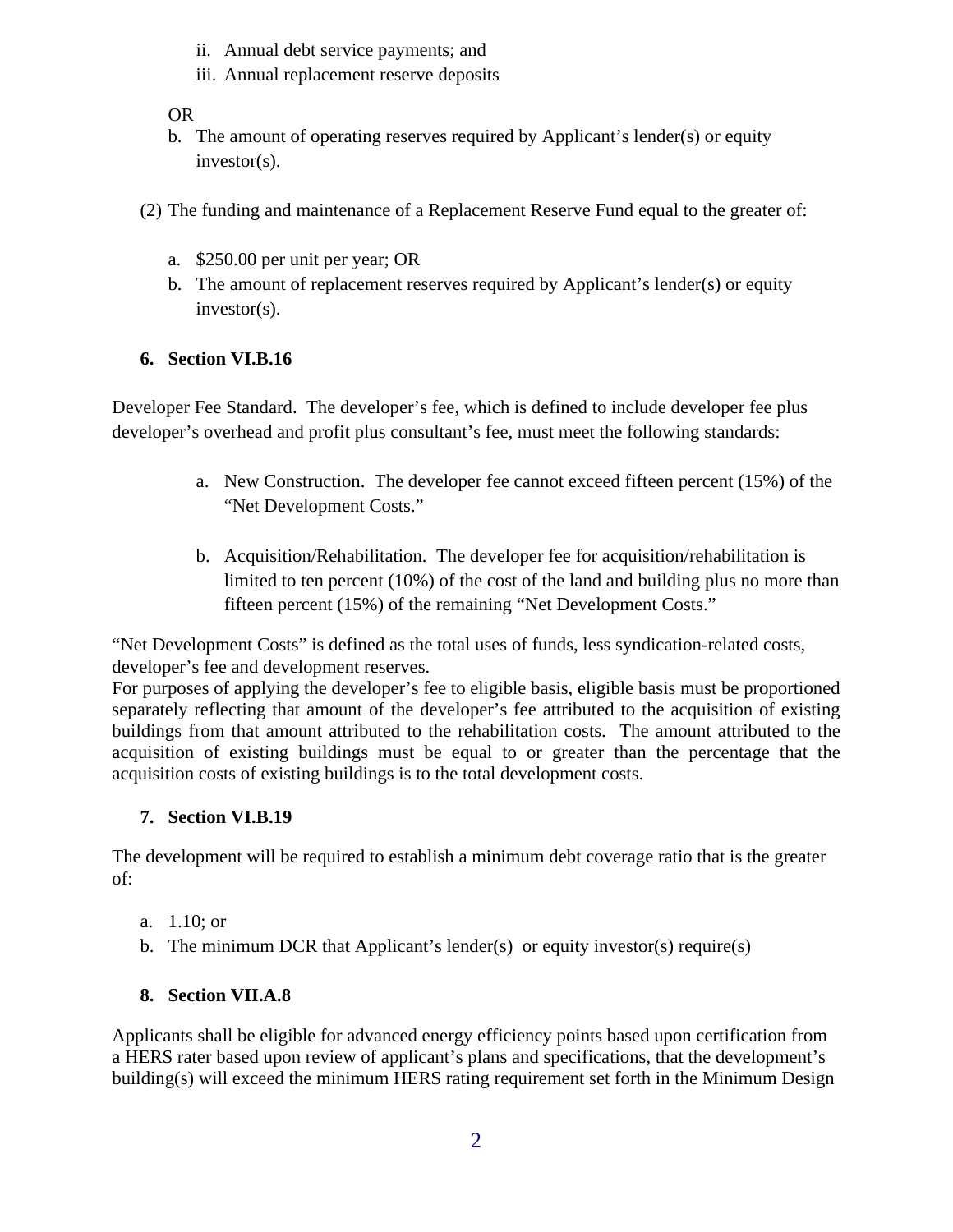Standards. The HERS rater must specify the HERS Index score to which applicant will be held accountable.

### **9. Section VII.A.10**

"...; proximity to nuisances (e.g., railroad tracks, **highly travelled roads, streets, highways or interstates**; ... " to replace the current language of "(e.g. railroad tracks, major highway/interstates; ...)".

A road, street or highway that is not an interstate will be considered highly travelled if its average daily traffic is 10,000 or above, as determined by the most recent State, County and City Annual Average Daily Traffic Maps published by the Arkansas State Highway and Transportation Department. An interstate is per se highly travelled.

## **10. Section VII.A.11**

Delete five "Bonus Points" from market study points criteria.

## **11. Section VIII. A.**

All developments with a valid reservation of Housing Credits will be required to obtain a Placedin-Service Allocation or Carryover Allocation by December 6, 2010. All developments that receive a Carryover Allocation must incur by November 4, 2011 more than ten percent (10%) of its reasonably expected basis in the Development as of December 31, 2011.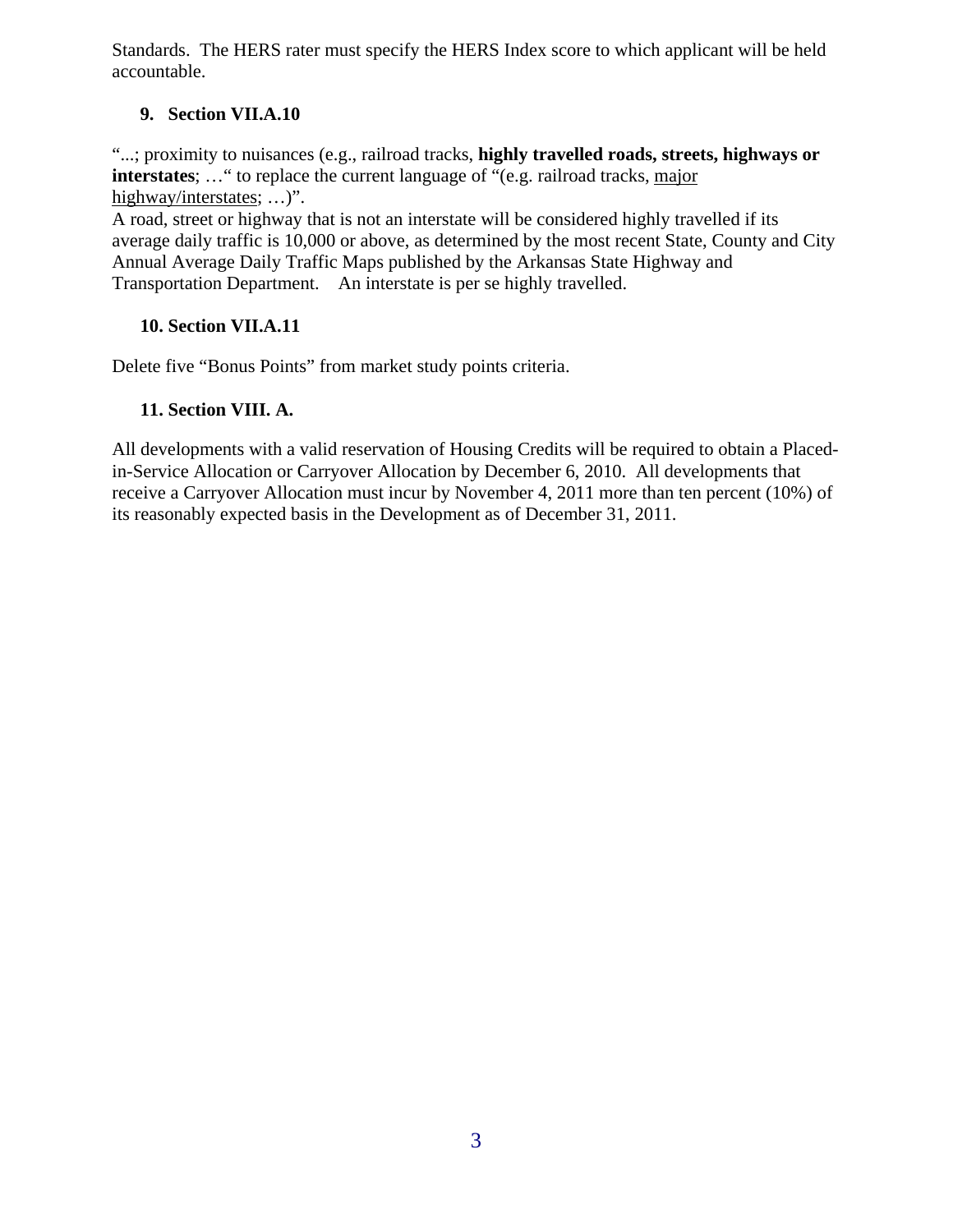#### **Minimum Design Standards Amendments for 2010**

**1. Section I.** Include new paragraph which provides:

New Construction: No waivers or other exceptions will be made for the inability to meet any standard set forth herein due to "terrain or unusual characteristics of site…"

### **2. Section IV.A.4**

Washer and dryer connections must be furnished in all Single Family Detached units. Accordingly, Single Family Detached Unit developments are not required to meet the community laundry facility requirements set forth in Section IV.A.1. No amenities points will be awarded to a Single Family Detached Unit development for the provision of washer and dryer connections or the provision of a single car attached garage. Single Family Detached Unit developments are eligible for amenities points for the provision of washers and dryers in each unit and the provision of a double car attached garage.

### **3. Section IV.B.2.m**

All areas disturbed during construction must be sodded.

### **4. IV.B.5.j**

Gas or oil heated systems shall have a minimum AFUE rating of 90% with a minimum 14.5 SEER rated air conditioning system.

### **5. IV.B.5.k**

Heat pump systems shall have minimum HSPF rating of 8.2 with a minimum 14.5 SEER rated air conditioning system.

#### **6. IV.B.5.l**

Windows shall have a U-Factor of not greater than 0.39

# **7. VI. Advanced Energy Star Requirements ("Rehabilitation Developments" will become VII)**

ADFA requires that all new construction buildings be certified by a HERS rater as 1) ENERGY STAR ® qualified; and 2) a HERS Index score of 70 if located in any county other than Baxter, Benton, Boone, Carroll, Fulton, Izard, Madison, Marion, Newton, Searcy, Stone and Washington or a HERS Index Score of 78 if located in any of the foregoing identified counties. It is applicant's responsibility to engage a HERS rater and, if funded, to work closely with the HERS rater to ensure that the development is built as represented in the application. A signed, written certification from the HERS rater, certifying that the development has received Energy Star ® certification and a HERS Index score as represented in the application must be submitted to ADFA before ADFA will issue any IRS Form 8609 for the development.